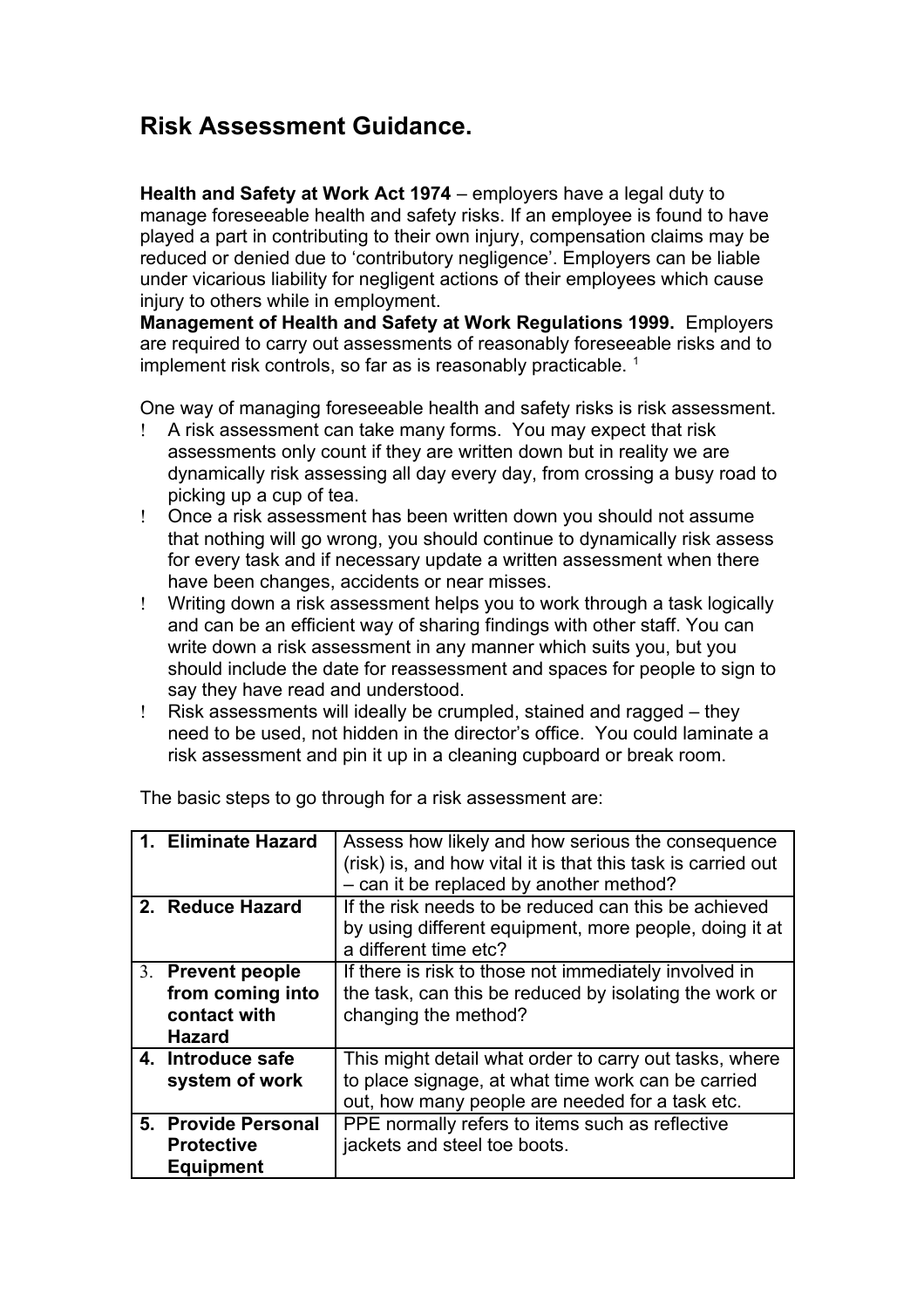For tasks related to housekeeping we almost always find that the useful area is from between items three and four.

- 3. The task is low level risk, may be better carried out when the public are not in the building or after warning other staff of the activity which is being carried out.
- 4. Safe System of work for hoovering a gallery may include: check and maintain equipment, signage on through route, wear appropriate shoes, cover cables with mats, plan direction of work to avoid cable etc
- 5. Protective equipment could be as simple as asking all staff to wear closed shoes when vacuuming.

To assess the level of a risk we need to consider the consequence and the likelihood. Housekeeping tasks are generally low level consequence but quite likely to happen:

Example:

Tripping over cable on a flat surface in a clear space. Might result in minor personal injury. Quite likely to happen. Safe system of work may be to provide mats to cover cables, to allow enough time for the task so staff are not working in a rush, to plan the work so that the most appropriate sockets are used for each area.

Tripping over a cable on stairs. This could result in death and may still be likely to happen. The risk is therefore much higher and therefore we start much higher up the table, reduce hazard looking at having an extra member of staff to hold the cable out of the way or even, eliminate hazard providing cordless vacuums for short flights of stairs or removing the carpet and having a surface which can be cleaned in another manner on the stairs

Housekeeping may involve risk assessments for the following hazards Slips, trips and falls Working at height **Chemicals** Object hazards Dust and mould Crushing injury Manual handling / lifting Lone working Working in restricted spaces Working in the cold

Should a serious incident occur it is required that it is reported by the employer. RIDDOR is the Reporting of Injuries, Diseases and Dangerous Occurrences Regulations 1995. Employers, the self-employed and those in control of premises must report specified workplace incidents. <http://www.hse.gov.uk/riddor/>has the relevant information regarding what should be reported and how. <sup>[2](#page-2-1)</sup>